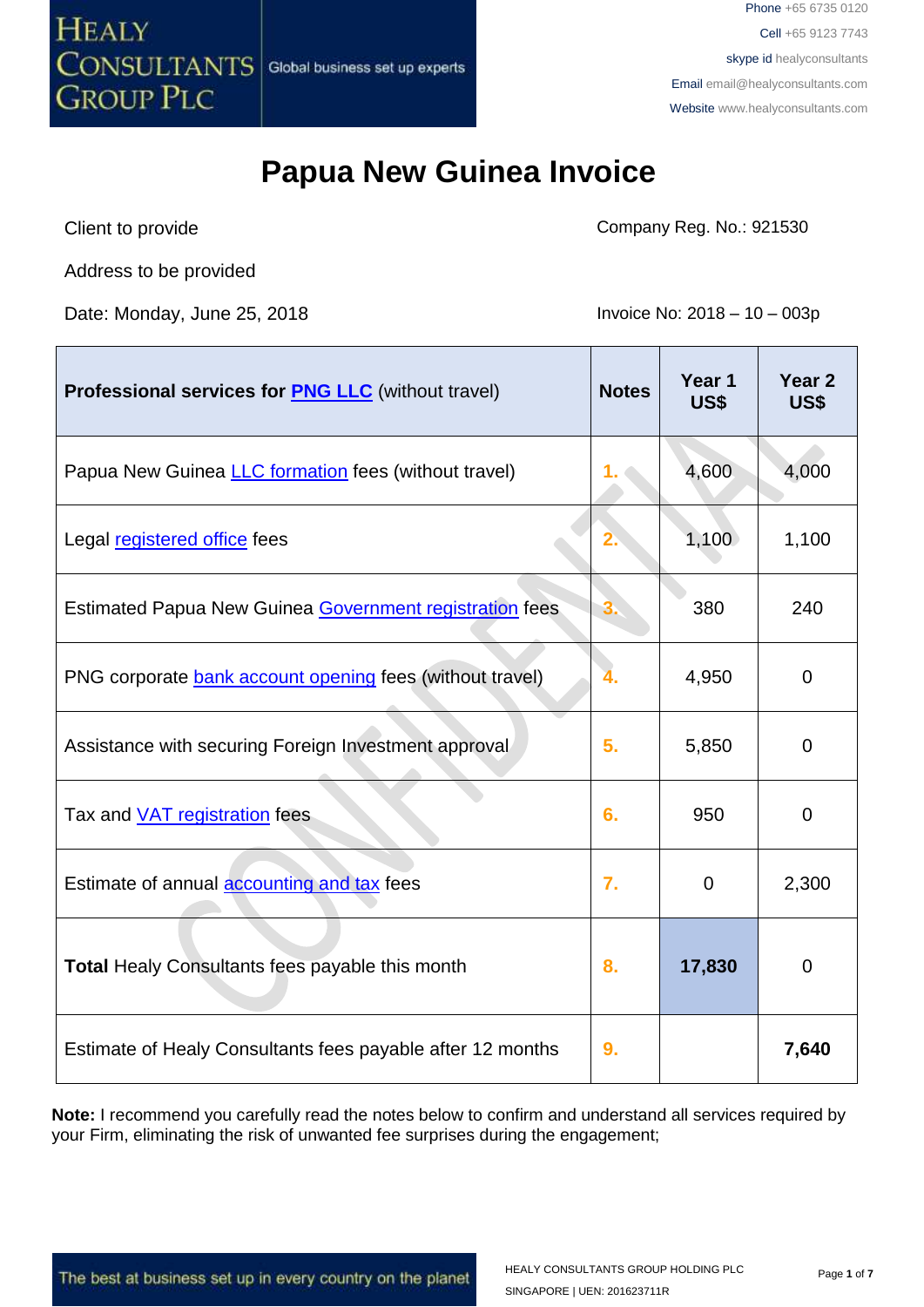

## **Papua New Guinea Invoice**

#### *Notes to invoice above*

**1.** Healy Consultants fees to efficiently and effectively complete Papua New Guinea company registration within 8 [weeks](http://www.healyconsultants.com/papua-new-guinea-company-registration/fees-timelines/#timelines) (click link) by **i)** choosing the optimum regulatory license for our Client's business activities **ii)** reserving a company name with the [Investment Promotion](http://www.ipa.gov.pg/business-registration-regulation-and-certification/)  [Authority](http://www.ipa.gov.pg/business-registration-regulation-and-certification/) (IPA) **iii)** settling our accountant and lawyer fees and **iv)** preparing a high quality company incorporation application for [IPA;](http://www.ipa.gov.pg/)

All [engagement fees](http://www.healyconsultants.com/company-registration-fees/) (click link) are agreed and paid up front and agree to the fees published on our country web pages. Consequently, there are no hidden fees, surprises or ambushes throughout the engagement. All engagement deadlines are agreed up front in the form of a detailed [project plan,](http://www.healyconsultants.com/index-important-links/example-project-plan/) mapping out [deliverables](http://www.healyconsultants.com/deliverables-to-our-clients/) by week throughout the engagement term;



Every week during the engagement, Healy Consultants will email our Client a [detailed status](http://www.healyconsultants.com/index-important-links/weekly-engagement-status-email/)  [update.](http://www.healyconsultants.com/index-important-links/weekly-engagement-status-email/) Our Client is immediately informed of engagement problems together with solutions. Your dedicated engagement manager is reachable by phone, Skype, live chat and email and will communicate in your preferred language;

- **2.** In accordance with Papua New Guinea [Companies Act of 1997,](http://www.wipo.int/wipolex/en/text.jsp?file_id=193906) a Papuan LLC shall as from the date of its incorporation have a legal registered office in Papua New Guinea, to which all official government communications and notices may be addressed. To comply with this statutory requirement, Healy Consultants' Papua New Guinea office will be the registered office address for your company. Thereafter, this address will be used to receive government correspondence including **i)** tax letters **ii)** notice of the legal annual return; and **iii)** all government communications. Most of our Clients wish to place [Healy Consultants'](http://www.healyconsultants.com/corporate-outsourcing-services/company-secretary-and-legal-registered-office/) office [address](http://www.healyconsultants.com/corporate-outsourcing-services/company-secretary-and-legal-registered-office/) on invoices, contracts, websites and business cards;
- **3.** This fee is an estimate of government costs payable during your Firm's engagement. For transparency purposes, all government fee payments will be supported by original receipts and invoices. Examples of government costs include **i)** reserving the company name with [IPA;](http://www.ipa.gov.pg/) **ii)** preparation of company deeds and articles of association and **iii)** submit a high quality company incorporation application for [IPA;](http://www.ipa.gov.pg/)

Following engagement completion, Healy Consultants will refund our Client any excess of funds received over actual Government costs paid;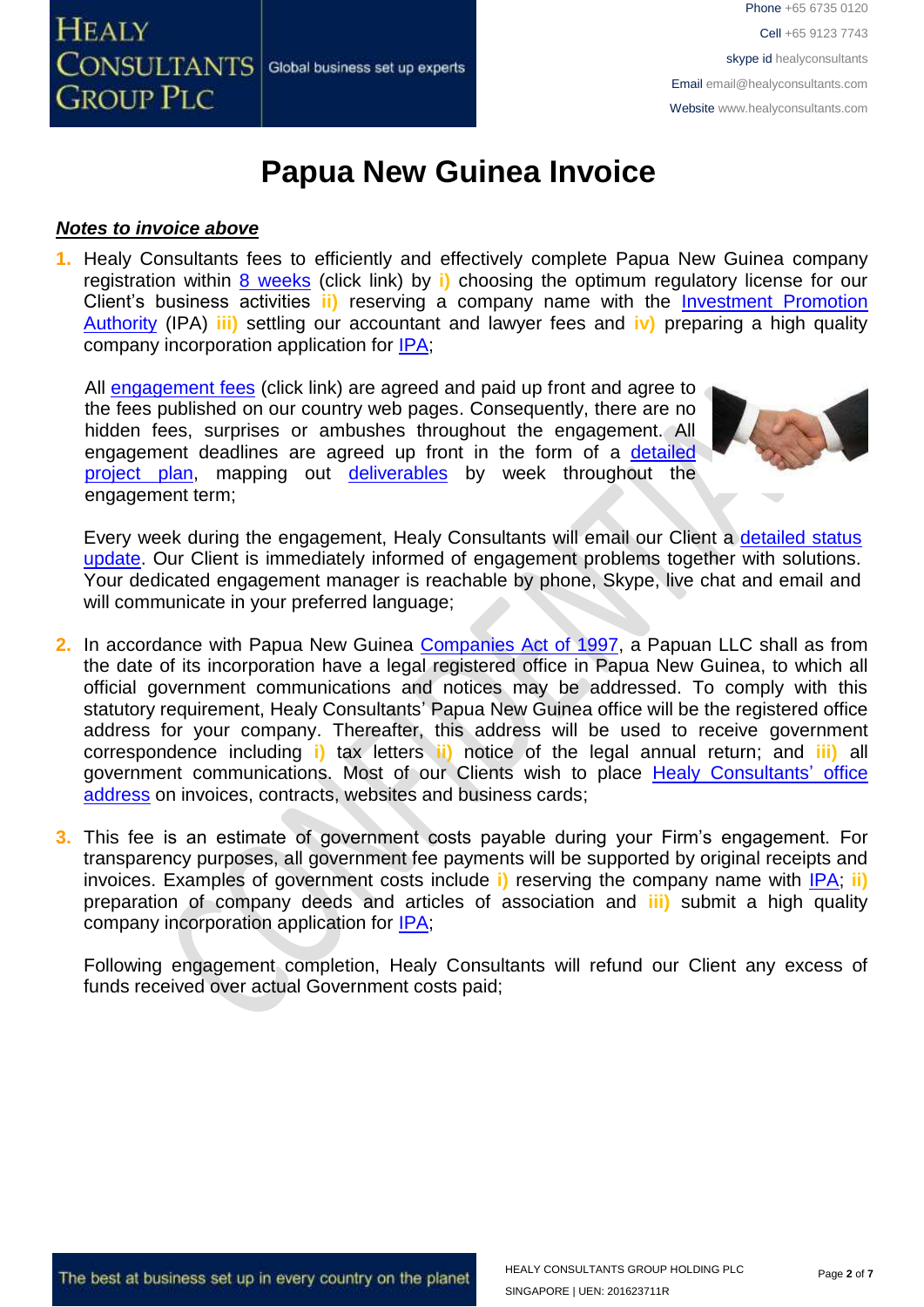**HEALY CONSULTANTS** Global business set up experts **GROUP PLC** 

Phone +65 6735 0120 Cell +65 9123 7743 skype id healyconsultants Email [email@healyconsultants.com](mailto:EMAIL@HEALYCONSULTANTS.COM) Website [www.healyconsultants.com](http://www.healyconsultants.com/)

### **Papua New Guinea Invoice**

**4.** Healy Consultants will be pleased to open a Papua New Guinea [corporate bank account](http://www.healyconsultants.com/papua-new-guinea-company-registration/banking/) without our Client travel. It is a time consuming task, and Healy Consultants will shelter our Client from the associated administrative challenges. As you can appreciate, it is a difficult task to obtain bank account approval through a newly formed company when shareholders, directors and bank signatories reside overseas. Healy Consultants will prepare a business plan for the bank to optimize the probability of corporate bank account approval. Depending on our Client's business and nationality, there is a 20% probability the banks will request a bank signatory to travel for a one hour bank interview. Healy Consultants will try its best to negotiate with the bank for a travel exemption. If our Client must travel to Papua New Guinea for corporate bank account opening, Healy Consultants will refund our Client US\$950;

If our Client is not comfortable with only a Papua New Guinea corporate bank account, Healy Consultants will be pleased to open [an international corporate bank account](http://www.healyconsultants.com/international-banking/) (click link) outside of Papua New Guinea. Examples include New York, Germany, Liechtenstein, Austria, Bulgaria, South Africa, Australia, London, South America or Dubai. All banks will be top tier banks in these countries with excellent internet banking services. Example of our global banking partners include HSBC, Standard Chartered Bank, Citibank, Barclays, Standard bank, ANZ bank, VTB bank, UBS, Credit Suisse;

The banks enjoys ultimate power of approval of corporate bank account applications. Consequently, guaranteed success is outside of Healy Consultants' control. What is inside our control is the preparation and submission of a high quality bank application that maximizes the likelihood of approval.

Global banks continue to tighten corporate bank account opening procedures, their internal compliance departments completing more thorough due diligence of Clients. Consequently, our Clients should expect the bank account approval period to take at least 4 weeks. Furthermore, global banks now require evidence of proof of business in the country where the corporate bank account will be, including sales contracts or lease agreement;





- **5.** In accordance with Papua New Guinea law, each entity must register for corporate tax and VAT at the [Internal Revenue Commission;](http://www.irc.gov.pg/)
- **6.** In PNG, all foreign companies are required to secure a foreign investment certificate approval from the Investment Promotion Authority (IPA). Only after securing the foreign investment certificate, can our Client legally commence operations in Papua New Guinea. Our Client should expect to secure the foreign investment approval within 3 months;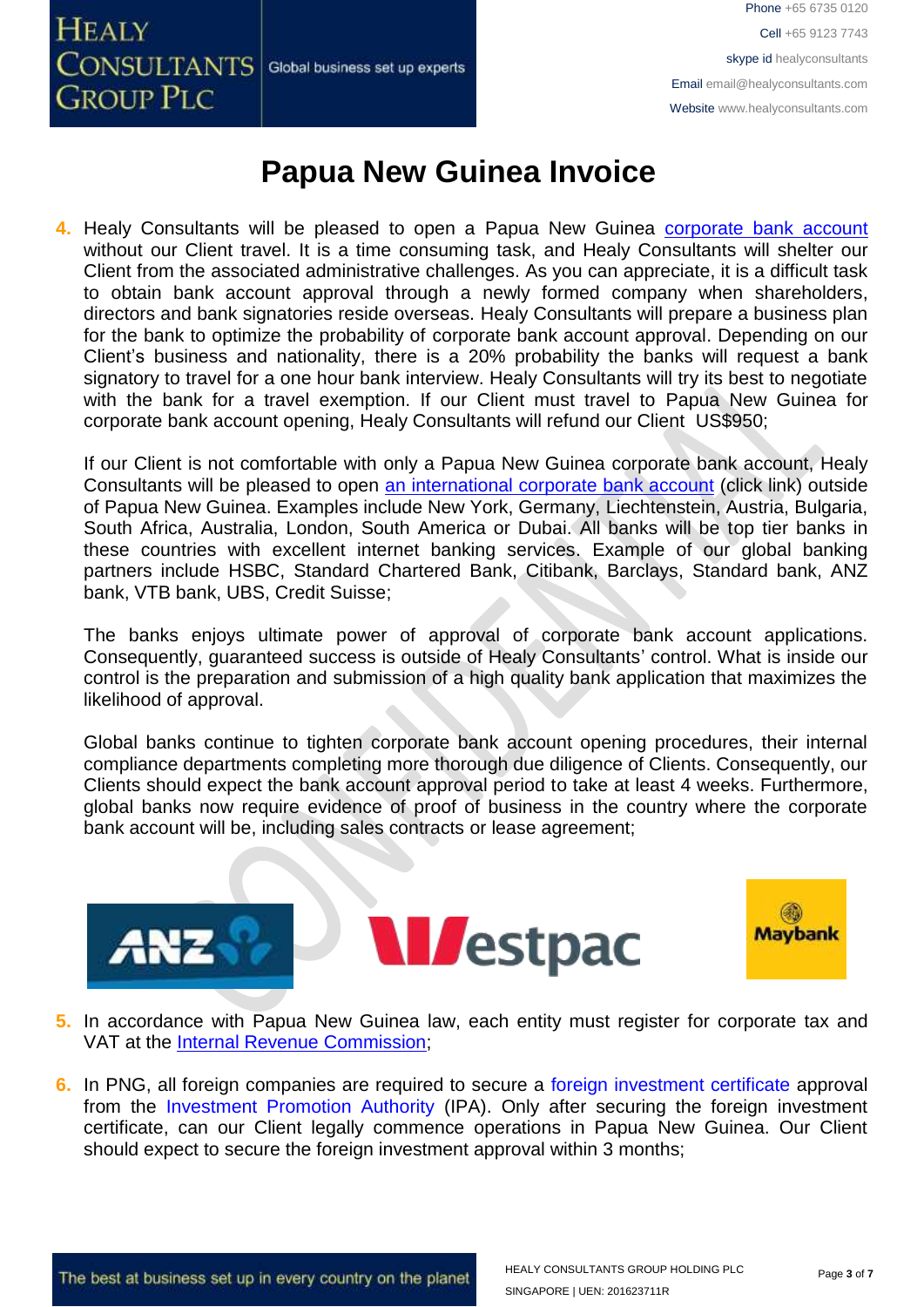# **HEALY** CONSULTANTS Global business set up experts **GROUP PLC**

Phone +65 6735 0120 Cell +65 9123 7743 skype id healyconsultants Email [email@healyconsultants.com](mailto:EMAIL@HEALYCONSULTANTS.COM) Website [www.healyconsultants.com](http://www.healyconsultants.com/)

# **Papua New Guinea Invoice**

During its review of the foreign investment certificate application, there is a 25% probability, the Investment Promotion Authority may revert to our Client, requesting additional information re the Client, including **i)** operations of the Singapore parent company; **ii)** projected investment, revenue and employment figures for 10 years; and **iii)** additional due diligence from the proposed directors and shareholders. In such cases, the approval process may take as long as 6 months;

Healy Consultants Group PLC will engage our PNG lawyers and accountants to review and approve the application, protecting our Client's interests and ensuring compliance with Papua New Guinea Company Law. Healy Consultants Group PLC investment certificate fee may be higher for more regulated industries where Government approval is more challenging to secure. All third-party fee payments will be supported by original receipts and invoices;

**7.** For an active trading company, these [accounting and tax](http://www.healyconsultants.com/papua-new-guinea-company-registration/accounting-legal/) fees are an estimate of Healy Consultants fees to efficiently and effectively discharge your annual company accounting and tax obligations. Following receipt of a set of draft accounting numbers from your company, Healy Consultants will more accurately advise accounting and tax fees. For a dormant company, Healy Consultants fees are only US\$950;



- **8.** All fees quoted in this invoice correspond to fees quoted [on Healy Consultants'](http://www.healyconsultants.com/company-registration-fees/) website. Please review this invoice carefully to identify errors. During the rush of the business day, it is possible that Healy Consultants inadvertently made fee calculation errors, typing errors or omitted services or omitted historic fee payments from Clients. In the unfortunate event you identify invoice errors, please revert to me directly re the same. I apologize in advance if I or my staff made invoice errors;
- **9.** Assuming our Clients re-engage Healy Consultants in year 2, this fee is an estimate of the fees payable next year, 12 months after the date of company registration;
- **10.**The fees quoted in this invoice are a prediction of the fees required to efficiently and effectively complete this engagement in a timely manner. If during the engagement Healy Consultants realizes that the project is more complex than anticipated, requiring a large additional investment of time, my Firm will revert to request additional fees. If Healy Consultants completes the engagement faster and more easily than expected, Healy Consultants is happy to refund some fees to our Client;
- 11. Engage Healy Consultants to **project manage** business set up in every country on the planet. We are the best in the [world](http://www.healyconsultants.com/best-in-the-world/) at what we do, timely completing [the A to Z](http://www.healyconsultants.com/a-to-z-of-business-set-up/) of every country engagement;
- **12.**In accordance with [Papua New Guinea](http://www.wipo.int/wipolex/en/text.jsp?file_id=199754) Company Law, there is no minimum capital requirement.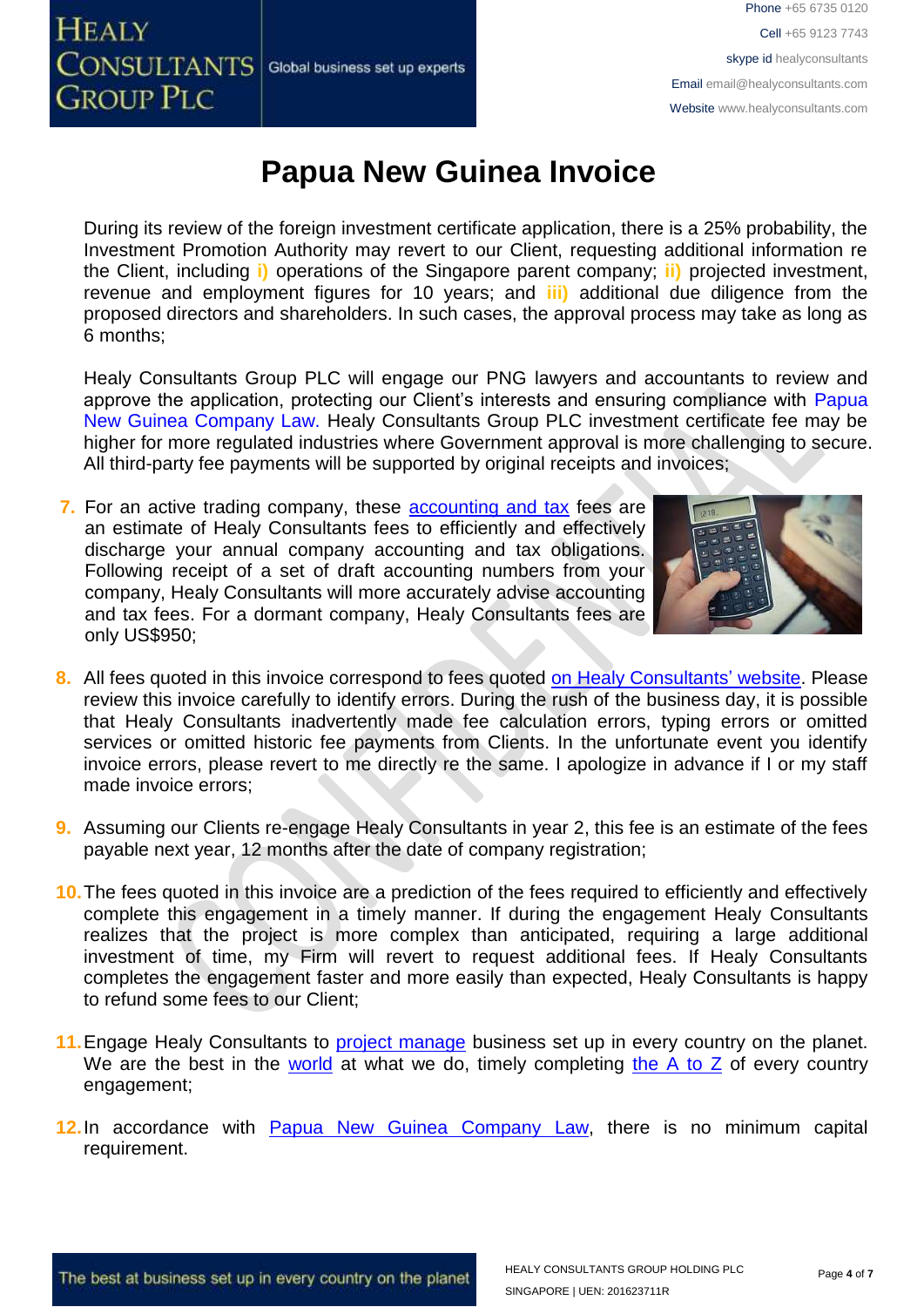# **HEALY** CONSULTANTS Global business set up experts **GROUP PLC**

## **Papua New Guinea Invoice**

- **13.**Depending on our Client's business and nationality, the Papua New Guinea Government may require a special regulatory license to carry on your business in the country. Healy Consultants will assist our Client secure license approval; there may be additional engagement fees. However, the Government enjoys ultimate power of approval of company registrations and business licenses;
- 14. It is important our Clients are aware of their personal and corporate tax obligations in their country of residence and domicile. Let us know if you need Healy Consultants help to clarify your local and international annual tax reporting obligations;
- **15.**If our Client and Healy Consultants properly plan this engagement, our Clients' will *not* have to travel during this engagement. Healy Consultants will efficiently and effectively complete company registration and corporate bank account opening in a timely manner without our Client presence. Instead, our Client will need to **i)** sign and get documents legalized in the embassy in their country of origin and **ii)** courier the originals to Healy Consultants office;



- **16.**In accordance with [Papua New Guinea Company Law,](http://www.wipo.int/wipolex/en/text.jsp?file_id=199754) each Papua New Guinea limited liability company must have at least one director of the company shall be ordinarily resident in the country. Non-PNG citizens must obtain a work permit. If needed, Healy Consultants will provide a professional nominee legal representative. Our annual fee for the same is US\$4,600 per nominee;
- 17. If our Client requires non-resident nominee shareholder and director services [\(click link\),](http://www.healyconsultants.com/corporate-outsourcing-services/nominee-shareholders-directors/) Healy Consultants will be pleased to assist. Our fee for professional, passive nominee non-resident corporate shareholder amounts to US\$2,100 per annum. Our fee to be both non-resident nominee director and shareholder amounts to US\$6,600 per annum. Being the sole shareholders and sole director of a Client's company exposes Healy Consultants to reputation, litigation and financial risk;
- **18.** If required, Healy Consultants will be pleased to assist your firm to secure employee [visa](http://www.healyconsultants.com/papua-new-guinea-company-registration/formation-support-services/) approvals. Our fee is US\$2,950 for the first employee, US\$1,950 for the second employee, US\$950 per employee thereafter. Our employee visa fees includes preparation of a quality visa application and submitting to the correct Government immigration officers. The Government enjoys ultimate power of approval of visa applications. Consequently, guaranteed success is outside of Healy Consultants' control. What is inside our control is the preparation and submission of a high quality immigration visa application that maximizes the likelihood of visa approval;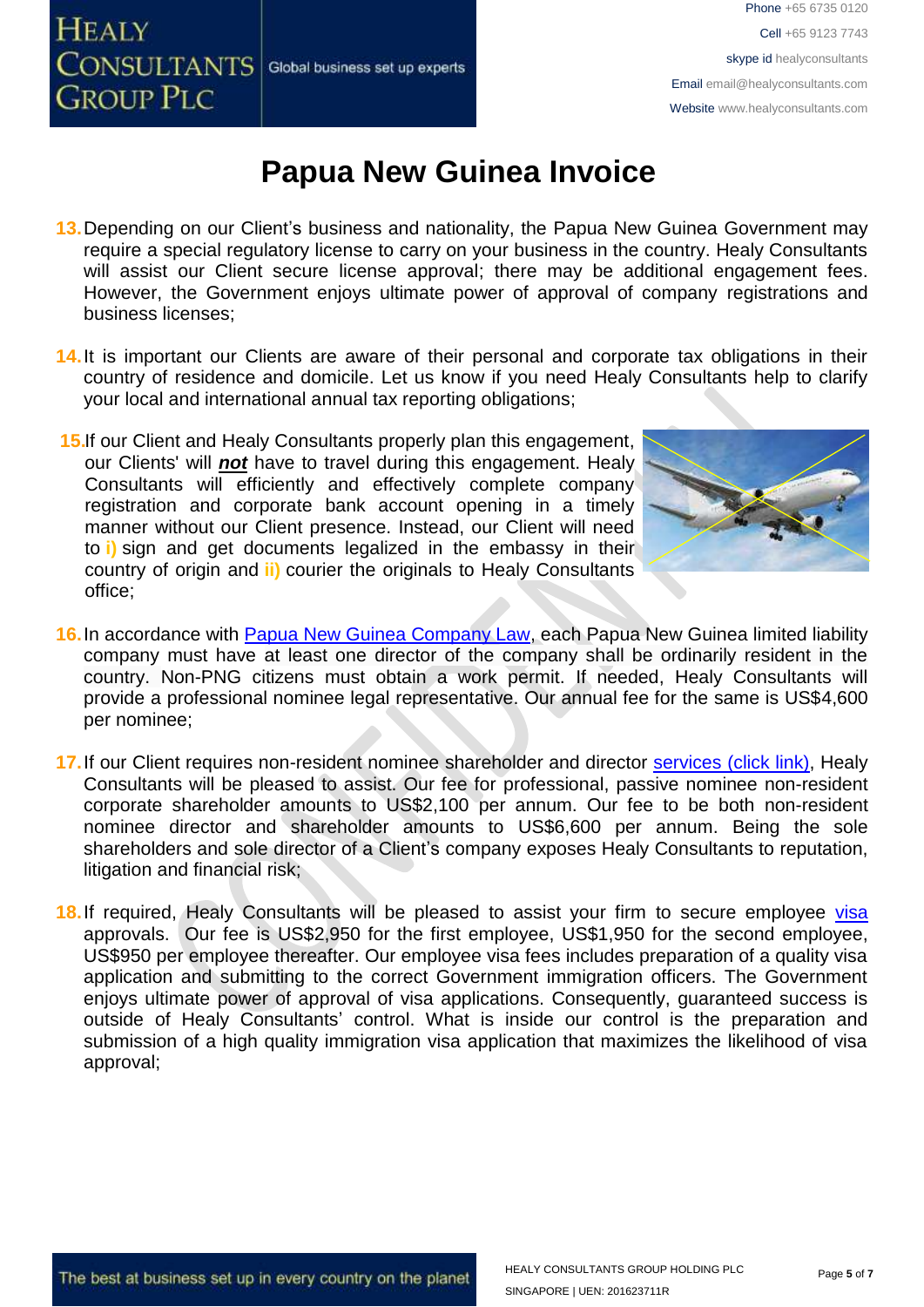# **HEALY** CONSULTANTS Global business set up experts **GROUP PLC**

# **Papua New Guinea Invoice**

- **19.**Some of our Clients request Healy Consultants to provide temporary shared [office space](http://www.healyconsultants.com/virtual-office/) for 6 months until their preferred business premises is found. If your Firm requires this service, our one-time fee is US\$950. Monthly rental thereafter is paid directly to the landlord, independently of Healy Consultants;
- **20.**Monthly, quarterly and mid-year Government tax obligations include monthly and quarterly payroll reporting, VAT and corporation tax return filing. If you need our help, Healy Consultants can complete monthly Government reporting for a monthly fee of US\$860. Healy Consultants monthly support will include **i)** receive in dropbox the monthly invoices from our client **ii)** label monthly bank statement transactions **iii)** preparation and submission of VAT returns and **iv)** submission of monthly employee payroll reporting;
- 21. As stipulated on our [business website](http://www.healyconsultants.com/) and in section 3 of our engagement letter, Healy Consultants will only commence the engagement following **i)** settlement of our fees and **ii)** completion and signing of our legal engagement letter; As always, Healy Consultants will negotiate with all third parties to eliminate or reduce additional engagement costs. For transparency purposes, all third party fee payments will be supported by original receipts and invoices. Examples of possible third party payments include **i)** embassy fees **ii)** notary public costs **iii)** official translator fees;
- **22.** Some of our Clients' require an *immediate country solution*. With this strategy, within a day Healy Consultants can supply our Client **i)** an existing dormant Papua New Guinea company number and **ii)** an already approved Papua New Guinea corporate bank account number and **iii)** a business address. Turnkey solutions are attractive to those entrepreneurs who wish to immediately close a country deal, sign a contract or invoice a customer;
- **23.**Healy Consultants will only incorporate your company after 75% of [due diligence](http://www.healyconsultants.com/due-diligence/)  [documentation](http://www.healyconsultants.com/due-diligence/) is received by email. Healy Consultants will only open a corporate bank account after 100% of the Client's original due diligence documentation is received by courier;
- 24. During the annual renewal engagement with our Client, our in-house Legal and Compliance [Department \(click link\)](http://www.healyconsultants.com/about-us/key-personnel/cai-xin-profile/) reviews the quality and completeness of our Client file. Consequently, Healy Consultants may revert to our Client to ask for more up to date due diligence [documentation;](http://www.healyconsultants.com/due-diligence/)
- **25.**To assist our Clients to minimize foreign exchange costs, we offer the payment in SG\$, Euro, Pounds or US\$. Kindly let me know in which currency your Firm prefers to settle our fees and I will send an updated invoice, thank you:
- 26. Some of our Clients' engage Healy Consultants to [recruit \(click link\)](http://www.healyconsultants.com/corporate-outsourcing-services/how-we-help-our-clients-recruit-quality-employees/) local employees. We have a lot of experience in this area and we are quite skilled at securing quality candidates for our Clients';